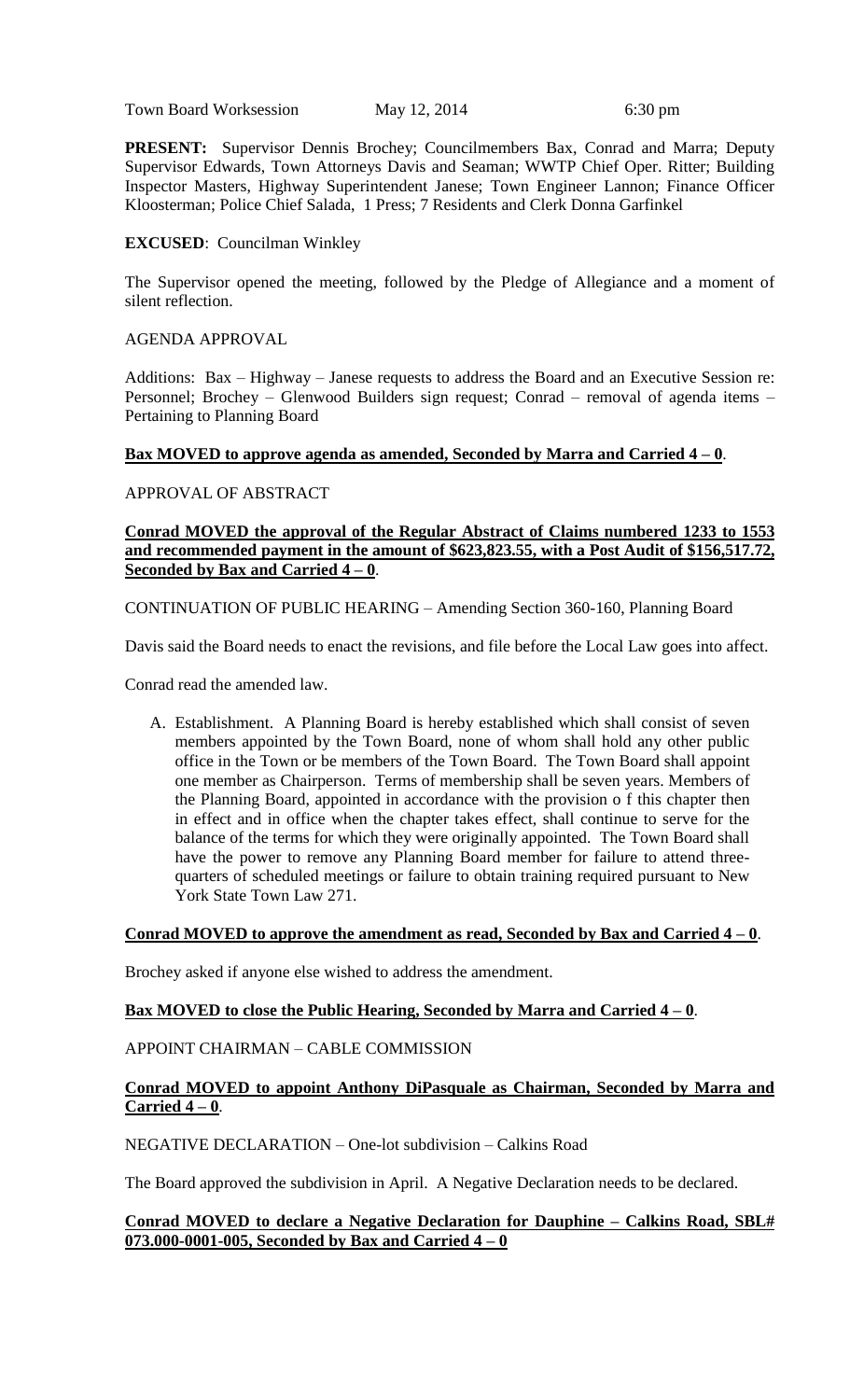### SPECIAL OLYMPICS LAW ENFORCEMENT TORCH RUN

Kevin Radke is requesting permission from the Town to hold the Special Olympics Law Enforcement Torch Run along Route 104 on June 2, from 2 pm – 4 pm.

Chief Salada said they will provide 2 part-time Police Officers.

The insurance submitted should be changed to list Town of Lewiston as additional insured.

# **Bax MOVED to authorize the Police Chief to utilize what services are necessary to facilitate safety for the Special Olympics Law Enforcement Torch Run on June 2nd , Seconded by Marra and Carried 4 – 0**.

### **Bax MOVED to accept revised Insurance, issued to the Town, Seconded by Marra and Carried 4 – 0**.

#### PILGRIMAGE WALK NOTIFICATION

St. Brendan on the Lake Church will hold a Pilgrimage Walk on June 7, from  $8 \text{ am } -5 \text{ pm}$ . They are in need of an escort and medical aid for the walkers. Chief Salada said the police will assist with this. Brochey to reach out to medical personnel for the event.

#### NOTIFICATION OF FIREWORKS

On August 2, 2014 a party will be held at 2636 Lower Mountain Road. They will be having fireworks. Police and the Pekin Volunteer Fire Department have been notified.

Masters said a permit is required from the Fire Inspector for explosives.

Tabled for further review from Davis and Masters, and report back at the May 29<sup>th</sup> meeting.

#### PROPOSED ADOPTION OF TOBACCO FREE POLICY

The Commissioner of the Erie County Department of Health and the Director of the Niagara County Health Department, are striving to create healthier tobacco-free communities. They are requesting the Town of Lewiston pass a Tobacco Free policy for parks and athletic fields.

Garfinkel said signage is provided at no cost to the Town. The Town could adopt a local law or pass a resolution. Seaman said a Local Law would allow the Town to enforce a fine if violated. A resolution allows the Town to promote the sentiment to not smoke in the parks.

Bax feels it is a good idea, and melds well with all the positive intentions for the Town.

# **Bax MOVED to table to Executive Session, Seconded by Conrad and Carried 4 – 0**.

# APPROVE WATER DEPT. HIRE

# **Bax MOVED to hire Brett Hurtgam, Seasonal Employee, at \$15.00/hour, Seconded by Marra and Carried 4 – 0**.

#### WATER DISCOUNT RATE

Brochey requests the Board approve the lowering of the water discount residents are receiving.

The Town discounts residents' \$20 / 2-month bill period. Brochey would like to change this to \$14.90. \$14.90 is the minimum water bill for a two month period. The current \$20 discount being giving to residents with a minimum bill, each billing cycle, is causing a credit amount of \$5.10 and it is just accumulating. To date there is nearly \$10,000 credit to the residents. This credit may never be used, and it is unclear how to handle this.

The Village discounts Village residents' \$30 / 3-month bill period. Brochey would like to change this to \$22.35.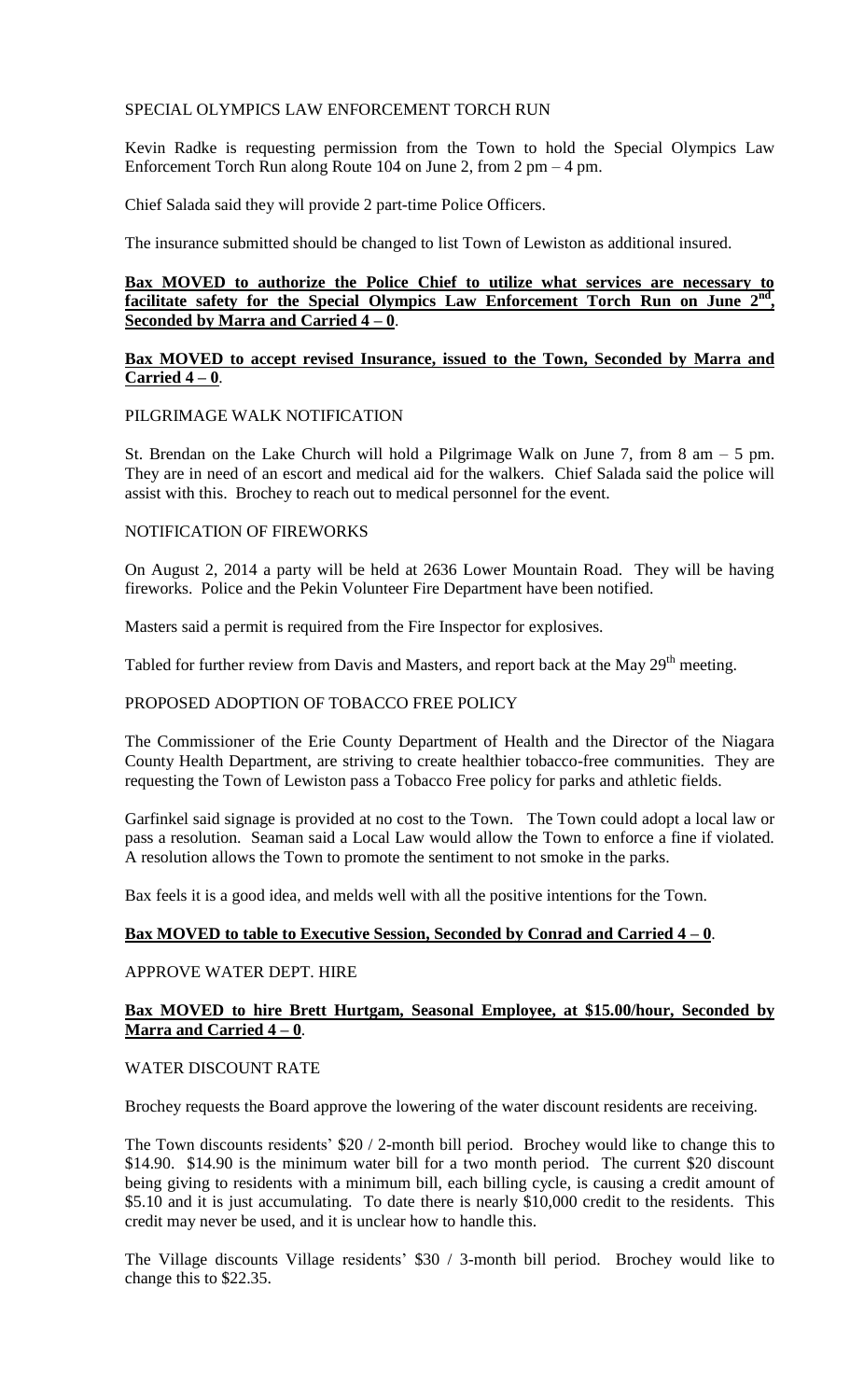These changes would save the Town and Village approximately \$150,000/year. These dollars could help pay for the 5,000 new electronic meter heads for both municipalities. The new meters have a life-expectancy of 20-years.

Marra said these dollars are the power allocations it receives from the Power Authority. A couple of years ago, it was started to be sold as a commodity and started the discount, with the remaining going into a Capital account. NYPA was allowing the Town to use it for certain power projects within the Town. There was power upgrades at Academy Park, and upgrades at some Town owned buildings.

Brochey submitted a list, which they denied, for other improvements the money could be used for. He wrote them again.

Conrad questioned the positives of changing to new meters. Kloosterman said these meters increase the efficiency on water loss. If the meters are not working correctly or shuts-down it notifies the Water Dept. They also help residents and the Town to detect leaks.

### **Bax MOVED to adjust the Town water discount rate to reflect the decreased discount of \$14.90 (per billing cycle), with the difference being used to subsidize the purchase of new water meters, Seconded by Conrad and Carried 4 – 0**.

Brochey requested to forward a letter to the Village noting the Town's change and encourage them to do the same. (\$22.35/billing cycle)

#### PROPOSED MEETING WITH FIRE COMPANIES

Brochey has contacted the four fire companies to meet to discuss the Haz-mat truck and the required training in this field. Brochey invited all Board members to attend. Once the date is set, the Board will be notified.

# PROPOSED SIGN – GLENWOOD BUILDERS

Presently there is a sign, in the Town right-of-way, reading "Glenwood Builders – Phase III Starting Now. It is 18' x 24'and is asking permission to have it stay there for a couple months.

There was a similar concern for this action in Sanborn. The biggest reason Lewiston does not want them in the right-of-way is for safety and traffic.

Janese said he sees no reason to have any signs or obstructions in the right-of-way ever. As far as the Highway Superintendent goes, Janese said if it's put up, he will take it down.

Seaman said there is a code that deals with this, if he wants to do something outside of the code he comes and requests a variance. A letter to the Town Board for action tonight is the way to go about it.

Janese said it is Highway Law, and he is not inclined to say "yes we will grant that". It comes down to Janese not the Town Board.

Seaman said there is a Town Law that states what signs can be posted where.

Janese said when it comes to the Town right-of-way, it is the Highway Department. Seaman said it is part of the Zoning Code as well. Janese said again if the sign is put in the right-of-way, he will remove it.

Brochey will contact Glenn Andrews, Glenwood Builders to let him know.

# FINANCIAL DISCUSSION

Kloosterman submitted a letter to the Board outlining the Public Improvement Permit (PIP) and Building Department fee collection process.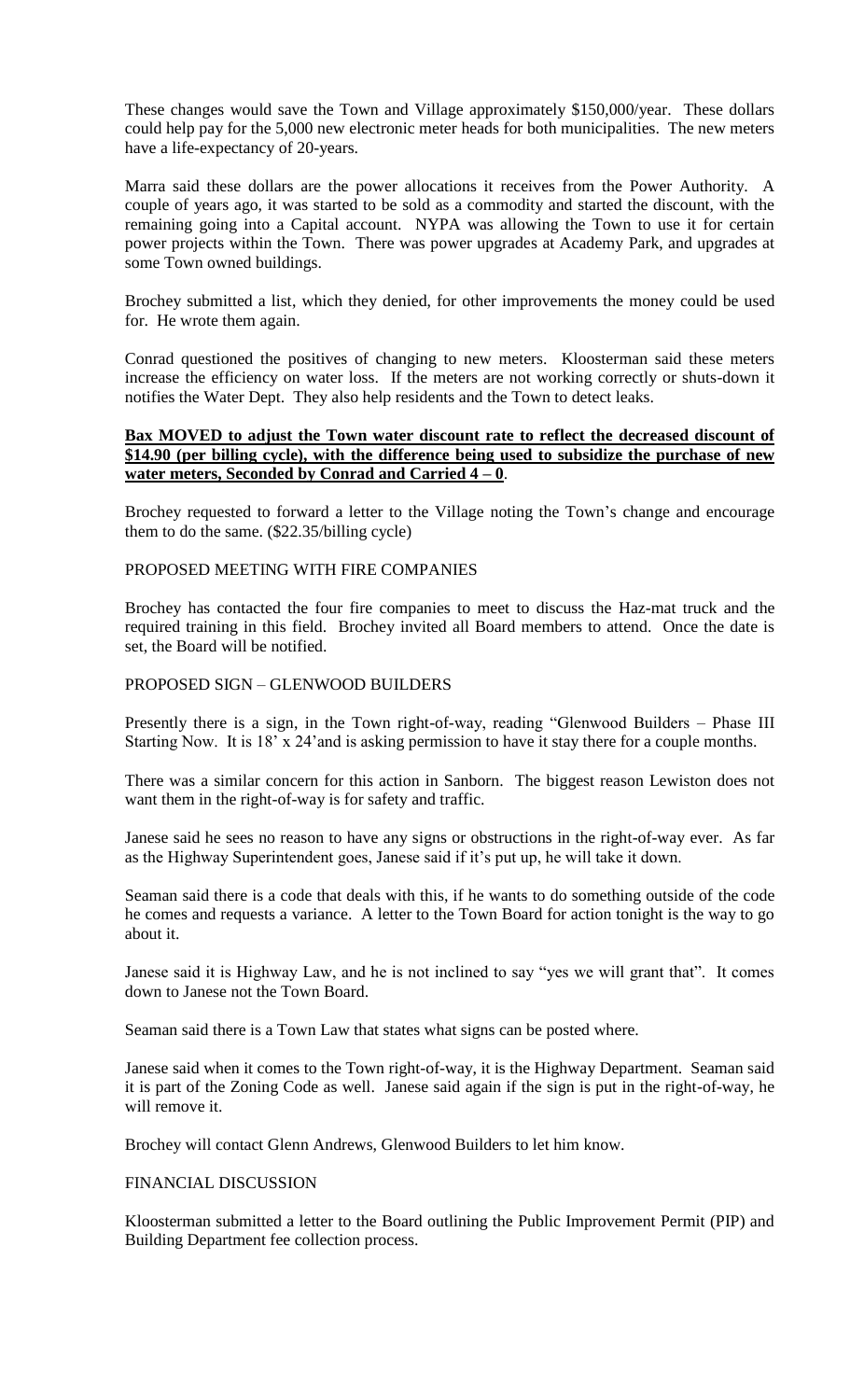In regards to PIP's Kloosterman would like to create an account, H63 – PIP. This will help track PIP's and assure the Town is not losing money. The permits will be labeled as 2014-01, 2014- 02, year submitted then numerical. Going forward when a PIP is received the total check will be deposited to the fund. The account number would be based off the permit numbering system. Kloosterman would rather not have to come back each time a PIP is received and ask for another account to be created.

#### **Bax MOVED to authorize Kloosterman to create account H63 - PIP, with additional authorization to open sub-accounts there-under for the purpose of tracking the fund balance on each account, Seconded by Conrad and Carried 4 – 0**.

Discussions have taken place regarding the collection of Building Dept. fees. At this time, some fees are collected in the Clerk's office and some in the Water/Tax office. Kloosterman would like the Building Dept. to collect all the fees and be responsible for them. This would need to be looked into to see if the department can collect money. Kloosterman would suggest only checks and credit cards be accepted.

Masters said he would prefer the Clerk's office continue to collect the fees. There are several Codes that would need to be changed if his department collects. The Code states "payable to the Town Clerk".

# TOWN HALL PHONE SYSTEM

Kloosterman and Garfinkel have been working on the phone system in Town Hall. Three different quotes have been received. One from P2 telecom, LLC, who provided two from New Horizons and Met Tel and another from Broadview Networks. There were multiple phone lines not in service being charged for, on a monthly basis. With the removal of those lines the Town has already saved approximate \$480/month.

Kloosterman is hoping to consolidate fax lines and remove at least two (2). This could be a saving of \$70/month.

Based on the analysis provided by Kloosterman of the quotes, the Town could save approximately \$15,000 a year in fees if all lines are moved to P2 with the service provided by New Horizon Communications. The contract would be for 36 months.

Seaman asked what the yearly amount the Town would be committed to under the proposals. Kloosterman said approximately \$25,000/year. Seaman said that is right at the dollar level where it gets into some general municipal law regulations on what procedure the Town is required to follow. Seaman requests time to review.

# **Bax MOVED to refer to the Town Attorney's for further review, Seconded by Conrad and Carried 4 – 0**.

# **GPS**

Kloosterman was asked to research GPS units. Information distributed to the Board. If the Board wanted to move forward there would be approximately 53 vehicles. Parks and Recreation have 5 vehicles using the system now. It is hard to determine if there is a cost savings to the Town. The best way to find out is to install the system.

Marra said Mike Dashineau, Recreation Director is fine with it.

Bax doesn't mean to degrade or minimize the effort that has been put into it, but is seems more likely a gadget or a toy. It may even become a distraction.

Kloosterman said it is only as good as the people watching it. If it is not being monitored by the Department Heads on a day to day basis, it is not useful.

The cost per unit is \$199.99 and a \$28.99/month fee per GPS unit. The Board will review this.

# WRIGHT EXPRESS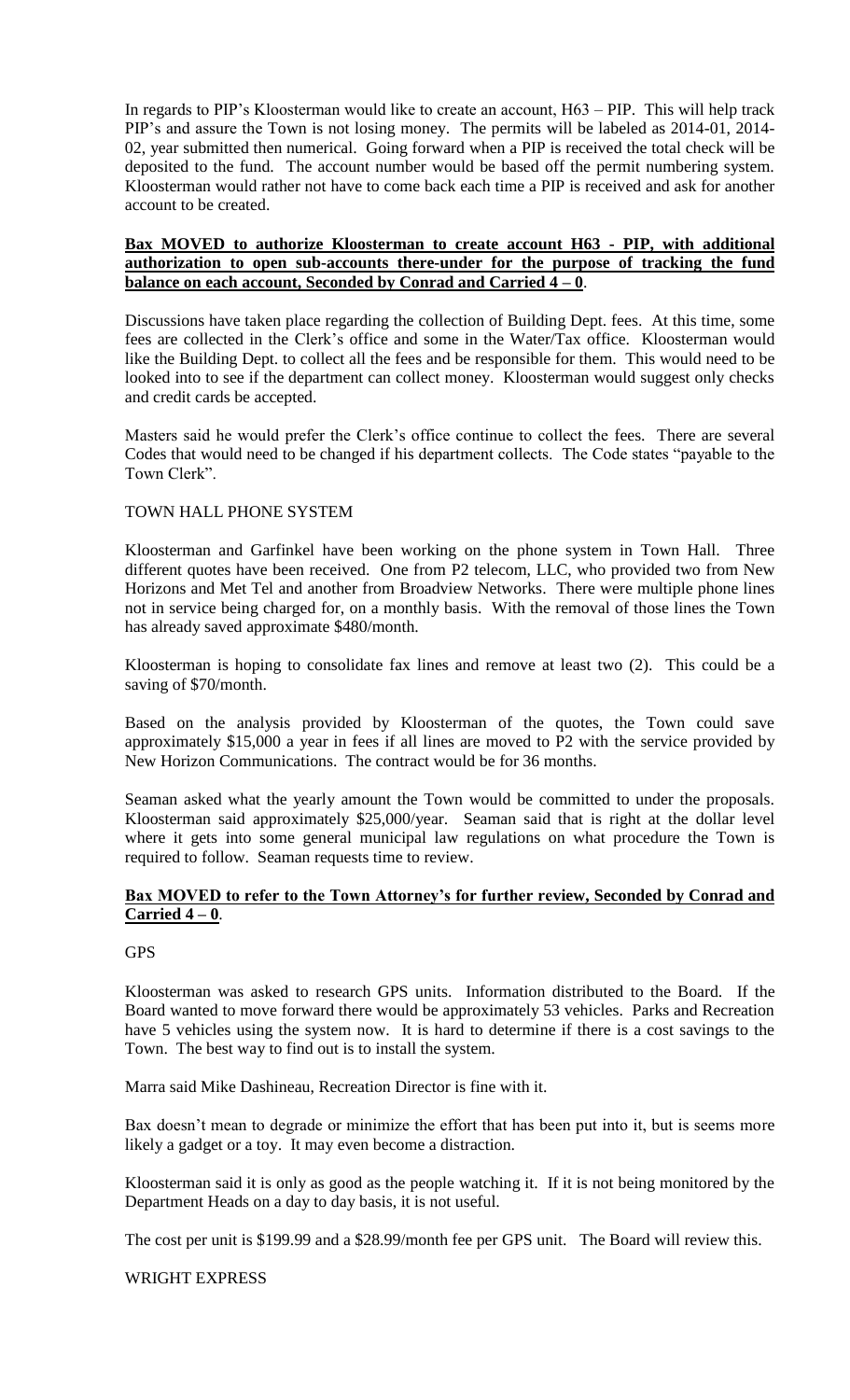Kloosterman has reviewed a pilot gas program with Wright express, better know as WEX, and has discussed this with Chief Salada. It provides a fuel program to New York State Governmental entities under a contract at a discount rate of 1.52% for 2014. This is a State bid contract. The data the Town would get back in turn would be invaluable to Chief Salada and Kloosterman. There is no commitment fee, and the Town can discontinue at any time. Each police car will have a credit card assigned to it and the officer will have a pin number associated with that car/shift.

The officers can fill-up anywhere, instead of having to go to the highway garage. Janese said this would allow him to lock up the garage securely each night.

Marra said the Niagara County Sheriffs use this system.

Conrad said his State vehicle is under the same system. There is a driver id number and mileage is entered in to the gas pump, each time. All this information is then printed on the receipt.

# **Bax MOVED to authorize the Police Chief to enter into an agreement with WEX with respect to procuring gas for the police vehicles, for a trial period of 3-months, Seconded by Marra and Carried 4 – 0**.

PARKS FEE SCHEDULE

Dashineau is still working on a couple of things.

#### DRAINAGE

The Highway Dept. has been working at the Becken Farm for about a week. Janese said this is being taken care of. It is very over-grown, dense, and will take some time; possibly the bulk of the summer.

#### ZONING BOARD OF APPEALS ACTION

#### **Bax MOVED to remove Dom Balassone as Chairman to the Zoning Board of Appeals, Seconded by Conrad and Carried 4 – 0**.

#### **Bax MOVED to appoint Paul Hutchins as Chairman to the Zoning Board of Appeals, Seconded by Conrad and Carried 4 – 0**.

#### PAVING REQUEST – Bronson Drive

Janese has indicated they will be milling the street this coming Wednesday.

Janese said there is not a 284 Agreement in place; he just received the dollar numbers on May 2.

The revenue put in last year's budget for CHIPS was \$109,000. Earlier in the year it was increased to almost \$138,000. The State released another \$40-million for winter extreme repairs. The Town is \$45,000 ahead of the \$109,000. The paving budget is \$293,000 for paving and Janese would like to add that \$45,000 to it. The Town put less than \$100,000 into paving budget, of Town funds.

Janese said with the cracking filling program, the Town can extend the life span of the roads by 30%. Today's cost for paving is approximately \$100,000/per mile. Where the average cost to fill cracks is about \$15,000.

There are 65 miles of road in Lewiston. The Town has a \$100 million + asset, which basically since Mr. Mahar left, has not been maintained.

Janese is requesting a motion from the Board to authorize him to spend \$293,000 on paving. Depending on the signing of the 284 Agreement. Janese will have a written contract for the Board in 15 days, and have it signed it at the next meeting. Janese doesn't want the milling to continue without authorization from the Board on these permanent improvements.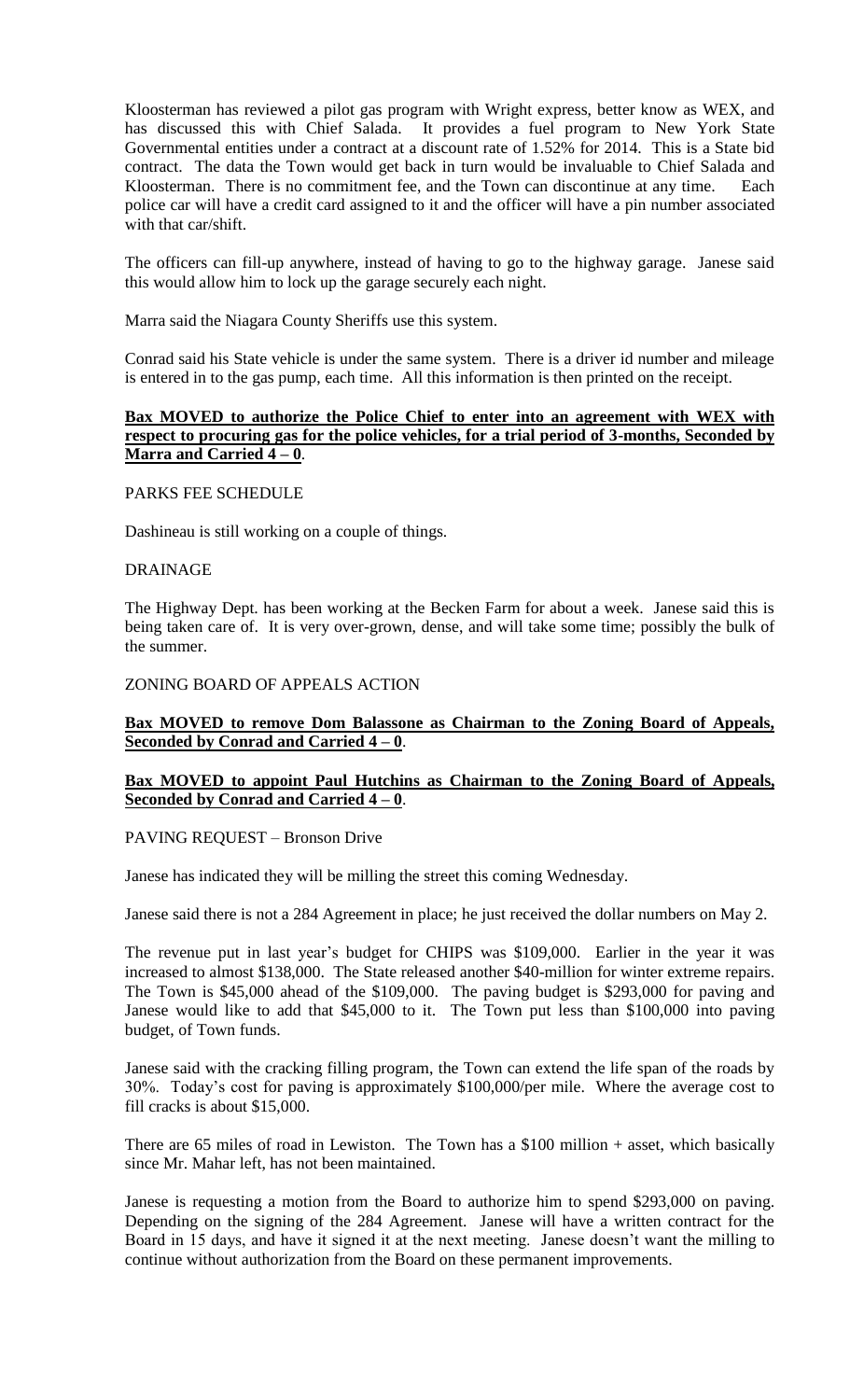There is \$100,000 in the budget to date. Kloosterman will present the documentation on how to transfer the money.

### **Bax MOVED to authorize the Highway Superintendent to spend up to \$100,000 on highway improvements, subject to the signing of the 284 Agreement, Seconded by Conrad and Carried 4 – 0**.

Janese has been asking for several years for the Highway Department to be issued a credit card.

## **Bax MOVED to authorize Finance Officer Kloosterman to receive a credit card for the Highway Dept., with a maximum limit of \$2,000, Seconded by Conrad and Carried 4 – 0**.

Janese noted the rate for the seasonal employees in the Water Dept. at \$15.00 / hour. There are Highway Dept. seasonal employees as well and Janese requests the Board authorize Janese to set the rate up to what the Water Dept. is making.

Bax said Janese has the discretion to pay what his budget allows.

The Highway Dept. purchased a large piece of equipment, mower deck, at a cost of \$13,000. This payment was taken from Machinery Equipment and should have been paid from Machinery Contractual.

### **Bax MOVED to transfer \$13,675.00, from account DB5130.0400 to DB5130.0200, Seconded by Conrad and Carried 4 – 0**.

The Town has several Shared Services Agreements with surrounding Villages and Towns. Janese would like to have the same agreements with Fire Companies. Lewiston #2 has a catch basin in their parking lot that the Town installed some time back. This basin ties into the Town drainage line.

Seaman said there are legal issues. A Fire Company is not a municipality, and the amount of money a Town pays to the Company, under State Law, has to be a set dollar amount per year. There is no provision that allows the Town to build on Fire Companies property or do these things for them.

Janese says the Comptroller report says the Town can do this for Fire Districts, School Districts etc… so Janese is sure the State is wrong.

Janese said if anyone were to ask the Board, tell them we are repairing something behind Lewiston #2, that the Town installed previously, that failed.

Bax deferred this to Attorney Seaman to get the correct answer on shared services with Fire Companies.

# MAINTENANCE OF TOWN GREENSPACE

Bax said the Town has been talking about this for quit some time. Different issues in the greenspace have come up, dangerous trees, maintenance of the grass, residents putting buildings on the land, etc. Bax suggests the Board continue to work on this.

This is a difficult process because each piece of property is different and poses different threats to the neighboring properties.

# **Bax MOVED to table for further discussion, Seconded by Marra and Carried 4 – 0**.

# RABIES VACCINATION REQUEST

Clerk Garfinkel is requesting the Town cover the cost of a rabies inoculation series for Dog Control Officer Dave Sherriff. Some dogs encountered by the Officer are from the Reservation. They are not required to license their dogs so it is not known if rabies are up to date.